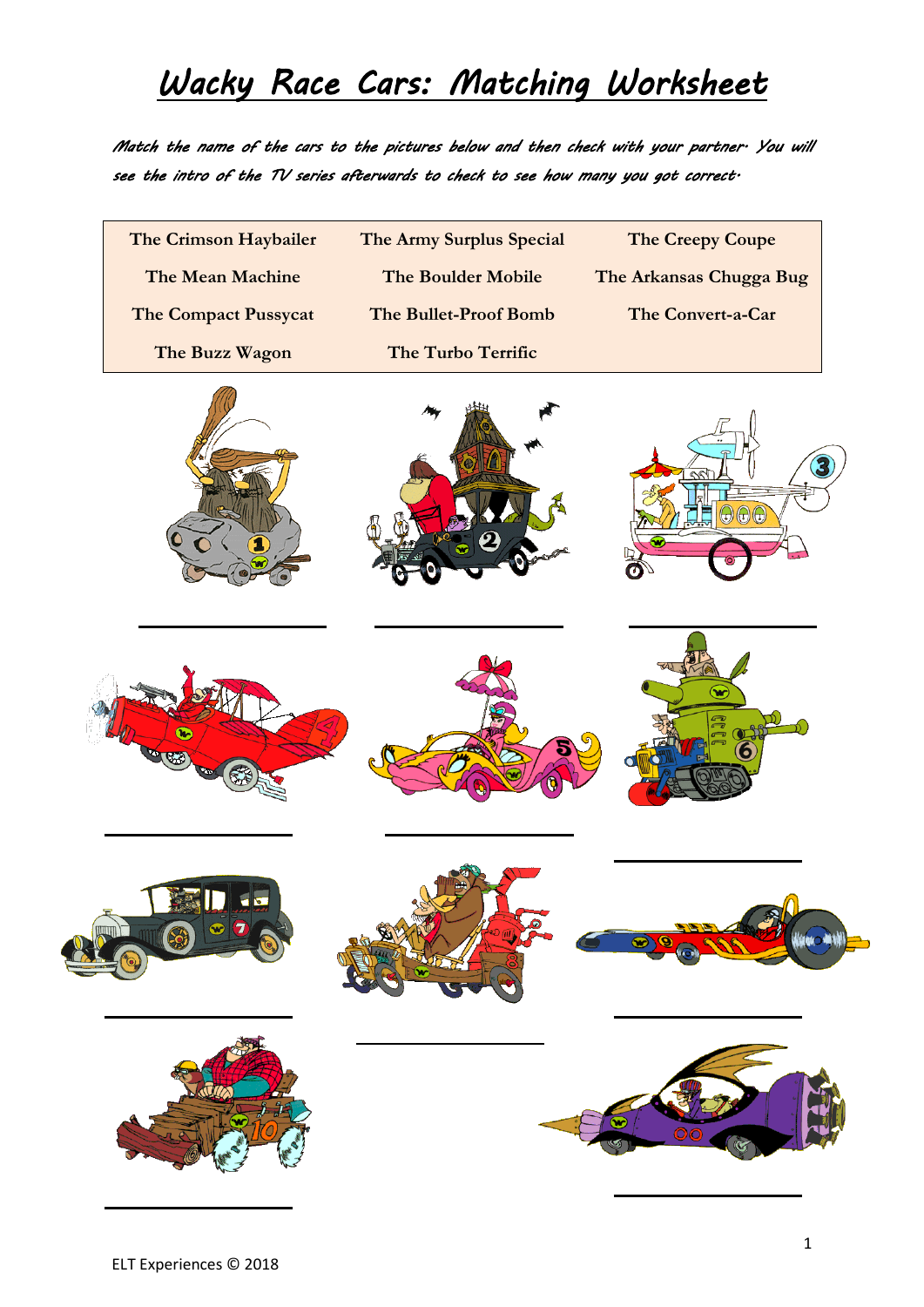

# **1. The Boulder Mobile**

The Boulder Mobile, the Number 1 car, is driven by two very hairy cavemen called Rock Slab and General Slab, also called the Slab Brothers. Their car is made from one big piece of stone, also called a boulder. If their car was ever destroyed, they would build another car from their clubs. They also use their clubs to hit each other on their heads or the car which

would make the car accelerate. From all 34 races, the Slab Brothers came  $1<sup>st</sup>$  three times,  $2<sup>nd</sup>$ eight times and 3<sup>rd</sup> three times.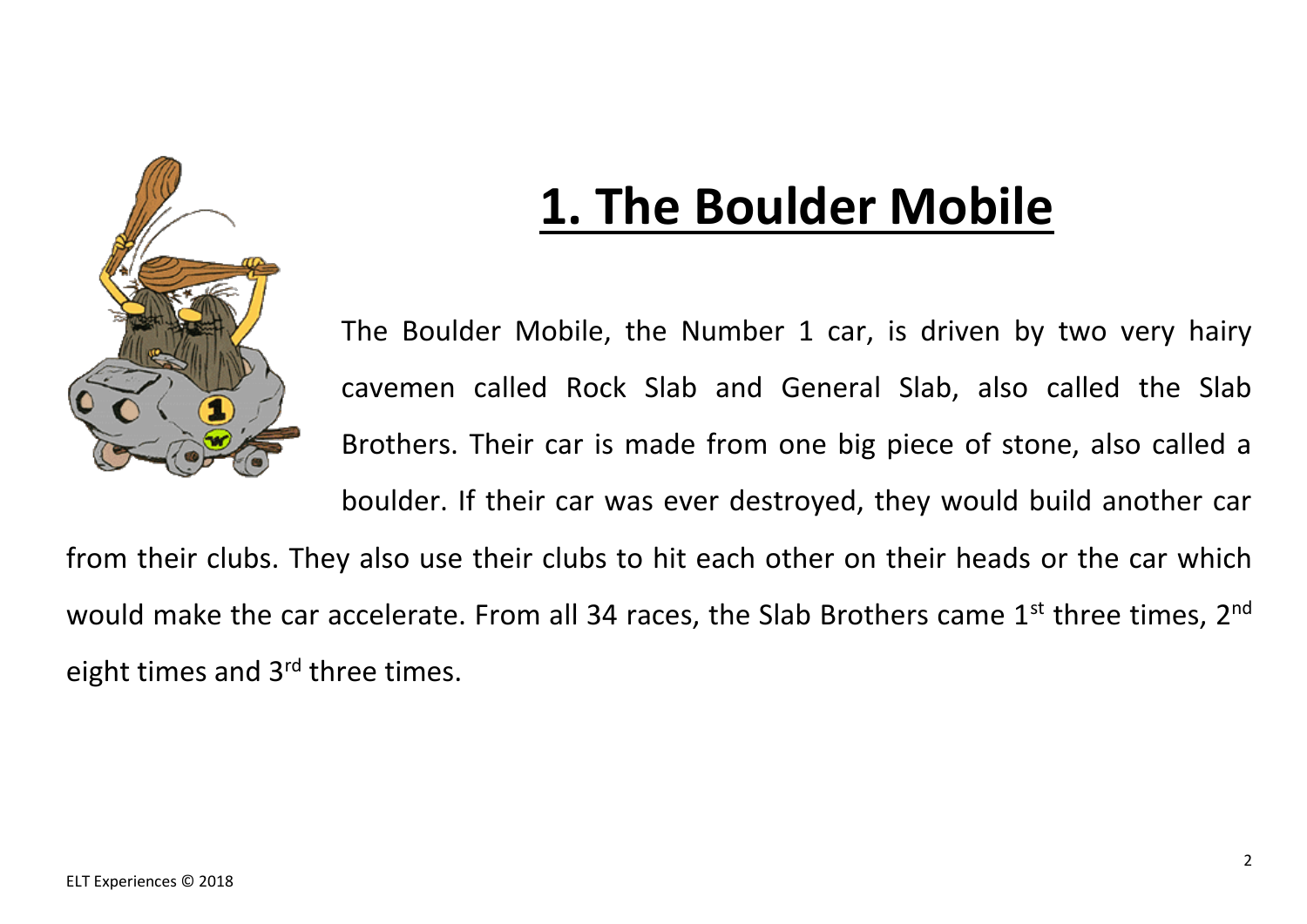

# **2. The Creepy Coupe**

This vehicle was driven by The Gruesome Twosome - Big Gruesome and Little Gruesome. In the Creepy Coupe, there was a dragon and various monsters and ghouls in the tower. The car could also fly short distances with the dragon's wings. Sometimes

the dragon would breathe fire at anyone unlucky enough to be in front of the Creepy Coupe. The Gruesome Twosome, out of 34 races, won  $1<sup>st</sup>$  three times,  $2<sup>nd</sup>$  three times and  $3<sup>rd</sup>$  six times.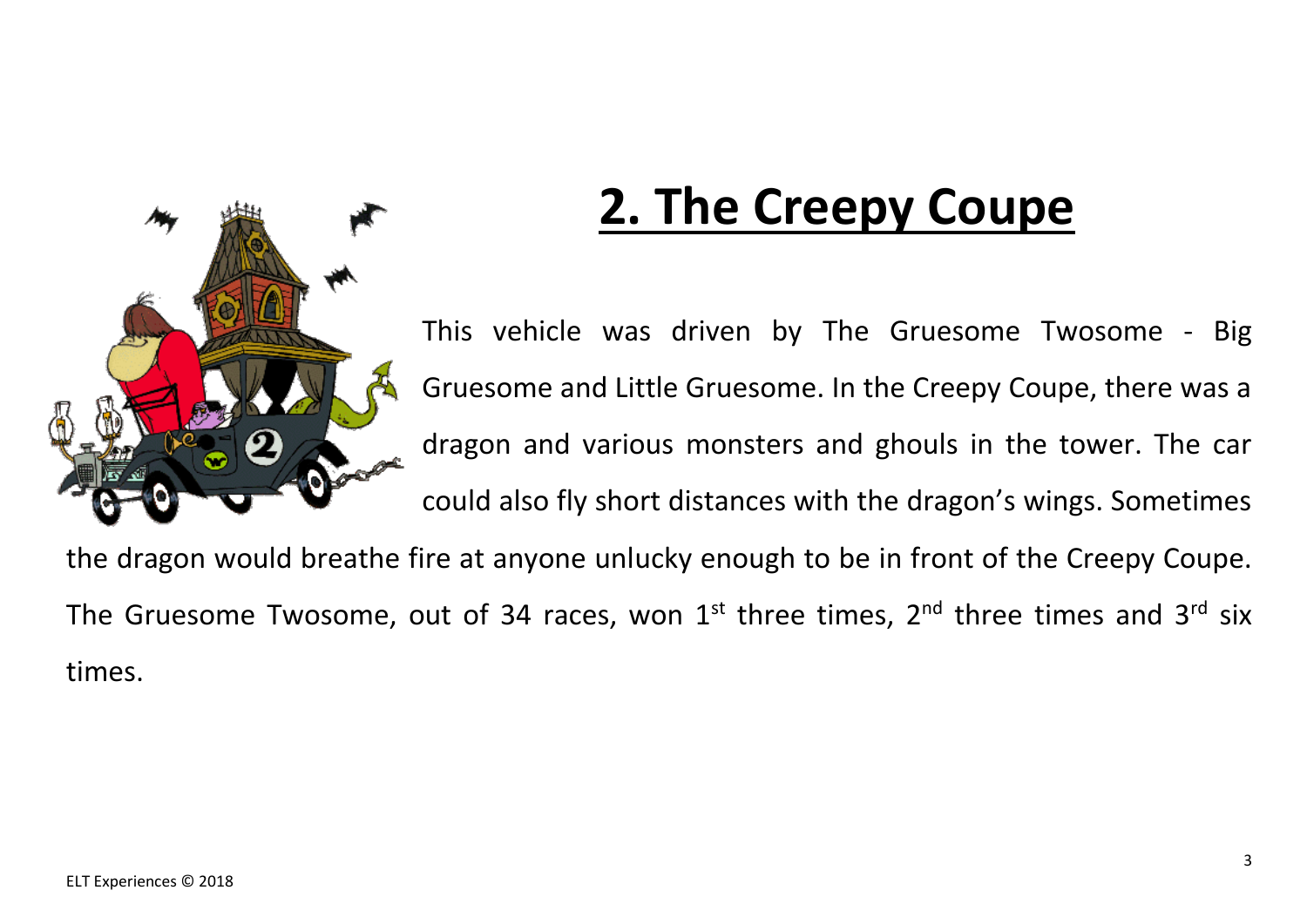#### **3. The Convert-a-Car**



The Convert-a-Car was driven by Professor Pat Pending  $-$  a crazy scientist in a car who could change anything that moves. His car is shaped like a boat with loads of gadgets which he often uses to help some of the other contestants in the race. For example, Professor Pat Pending used a de-glue tool to help everyone who was stuck in the race after Dastardly glued

everyone to the road. The Convert-a-Car won  $1<sup>st</sup>$  place three times,  $2<sup>nd</sup>$  two times and  $3<sup>rd</sup>$  five times.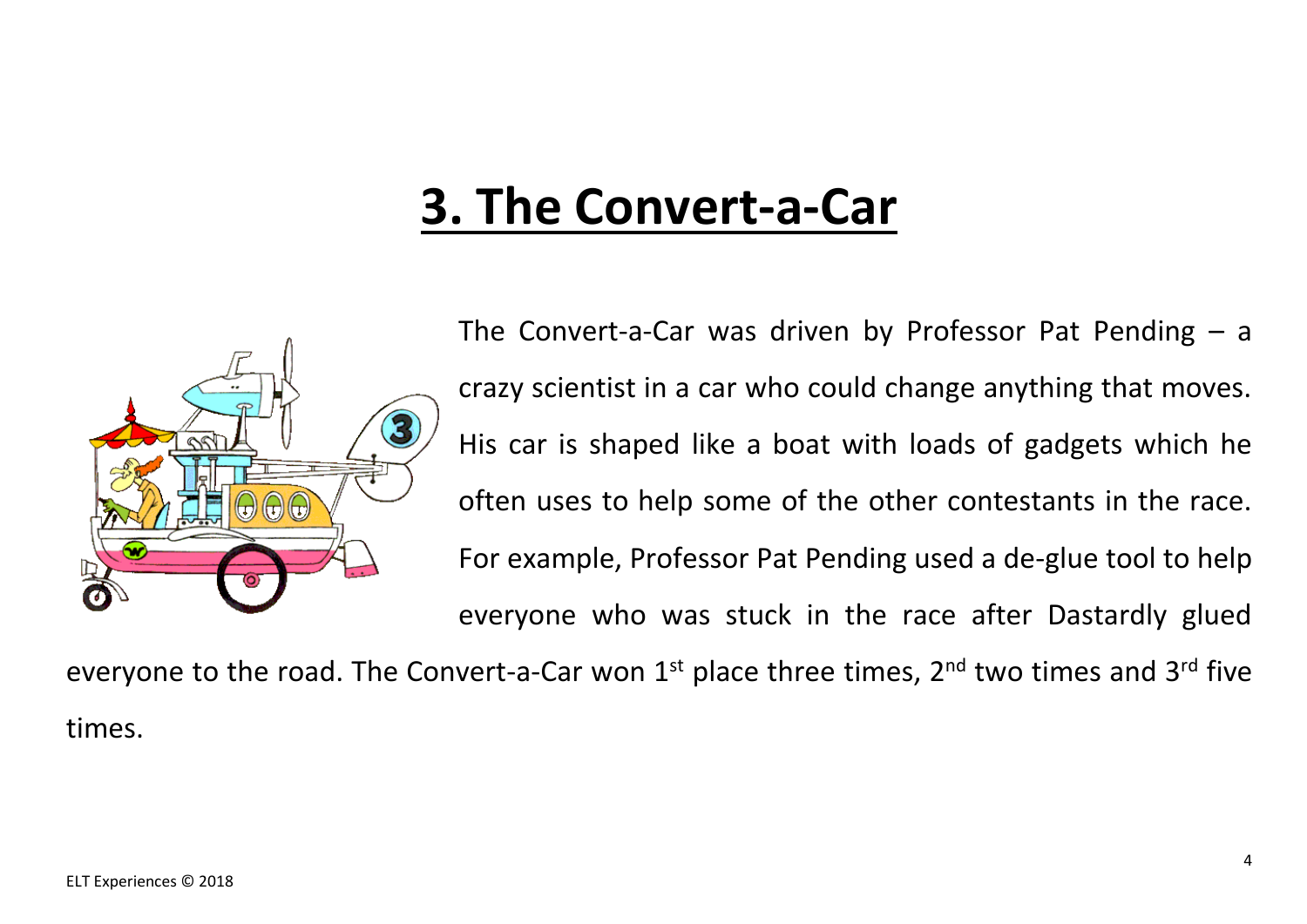## **4. The Crimson Haybailer**



This very bright red car, which also flew, was driven by Red Max. The vehicle had limited flight which was usually used to jump over other contestants or traps during the race. The Crimson Haybailer also had a machine gun mounted on the front and was used from time to time. Red Max won the first

race in the series. Anyhow, out of all 34 races, The Crimson Haybailer won  $1<sup>st</sup>$  three times,  $2<sup>nd</sup>$ four times and 3rd three times.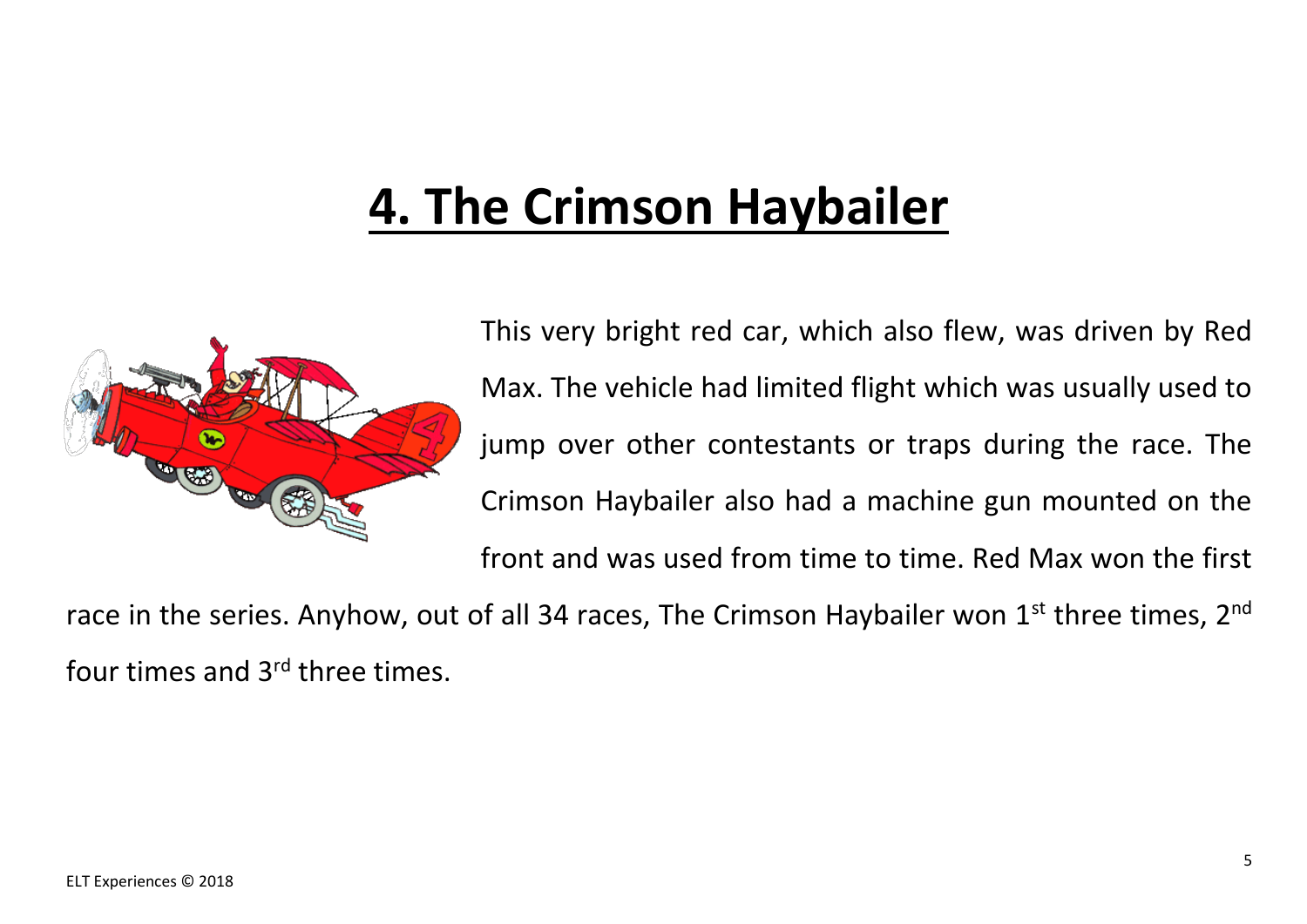## **5. The Compact Pussycat**



The Compact Pussycat, a pink car, was driven by Penelope Pitstop – the only female driver in Wacky Races. Penelope often took time racing to maintain her appearance such as using a gadget to apply lipstick or makeup. Sometimes her gadgets would break, such as shampoo foam hitting other

people, and then cause the other racers to lose their place. The Compact Pussycat came 1st four times,  $2^{nd}$  two times and  $3^{rd}$  five times.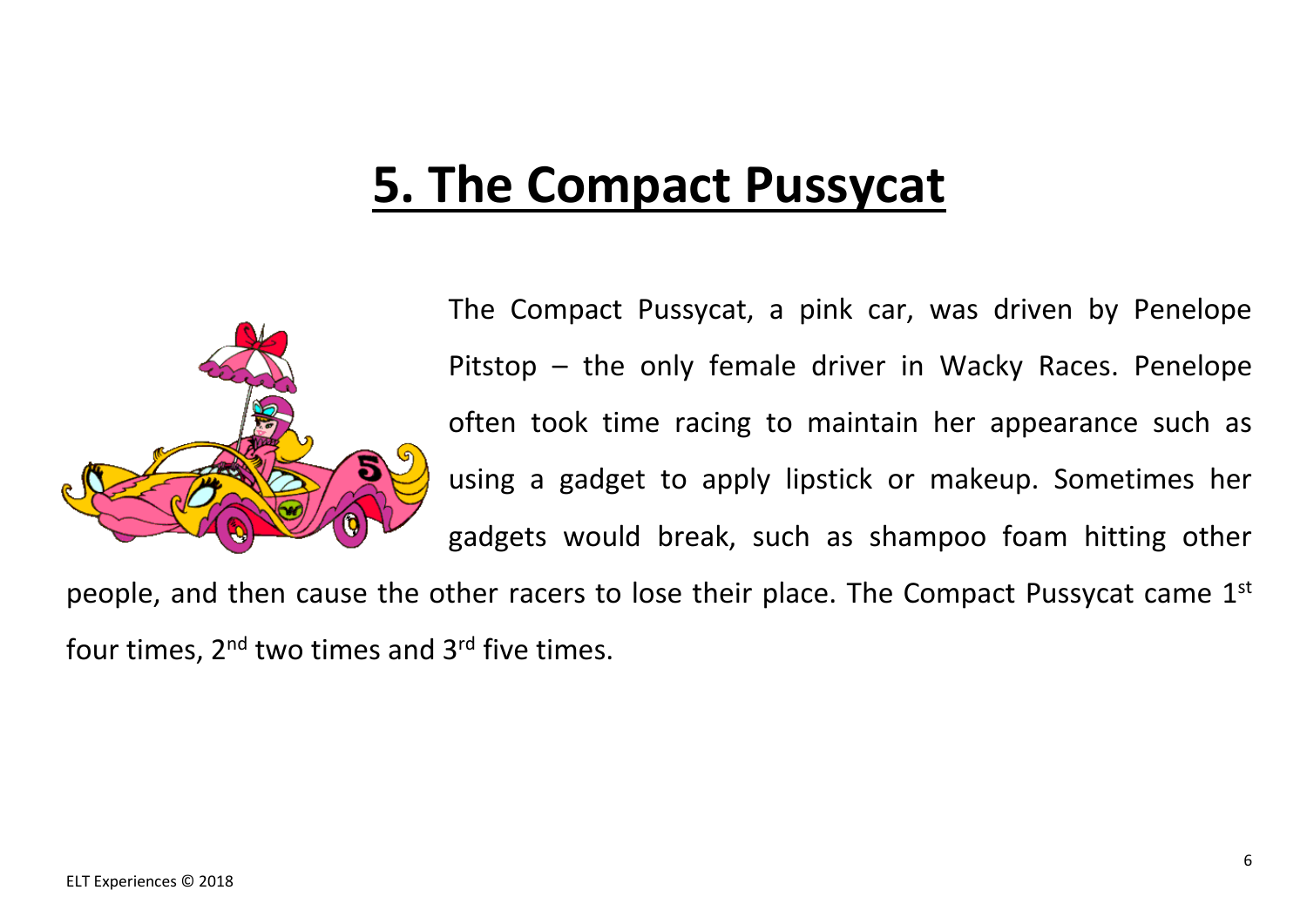# **6. The Army Surplus Special**



Sergeant Blast and Private Meekly drove the Army Surplus Special, which was an Army jeep/tank hybrid that had a small red steamroller at the front. It has one large cannon on the car which could spin round to face forwards or backwards and blast other opponents. There are also two back-mounted thrusters which can make the vehicle go faster and there is a supply of

land mines. The Army Surplus Special won  $1<sup>st</sup>$  three times,  $2<sup>nd</sup>$  once and didn't win any 3<sup>rd</sup> place.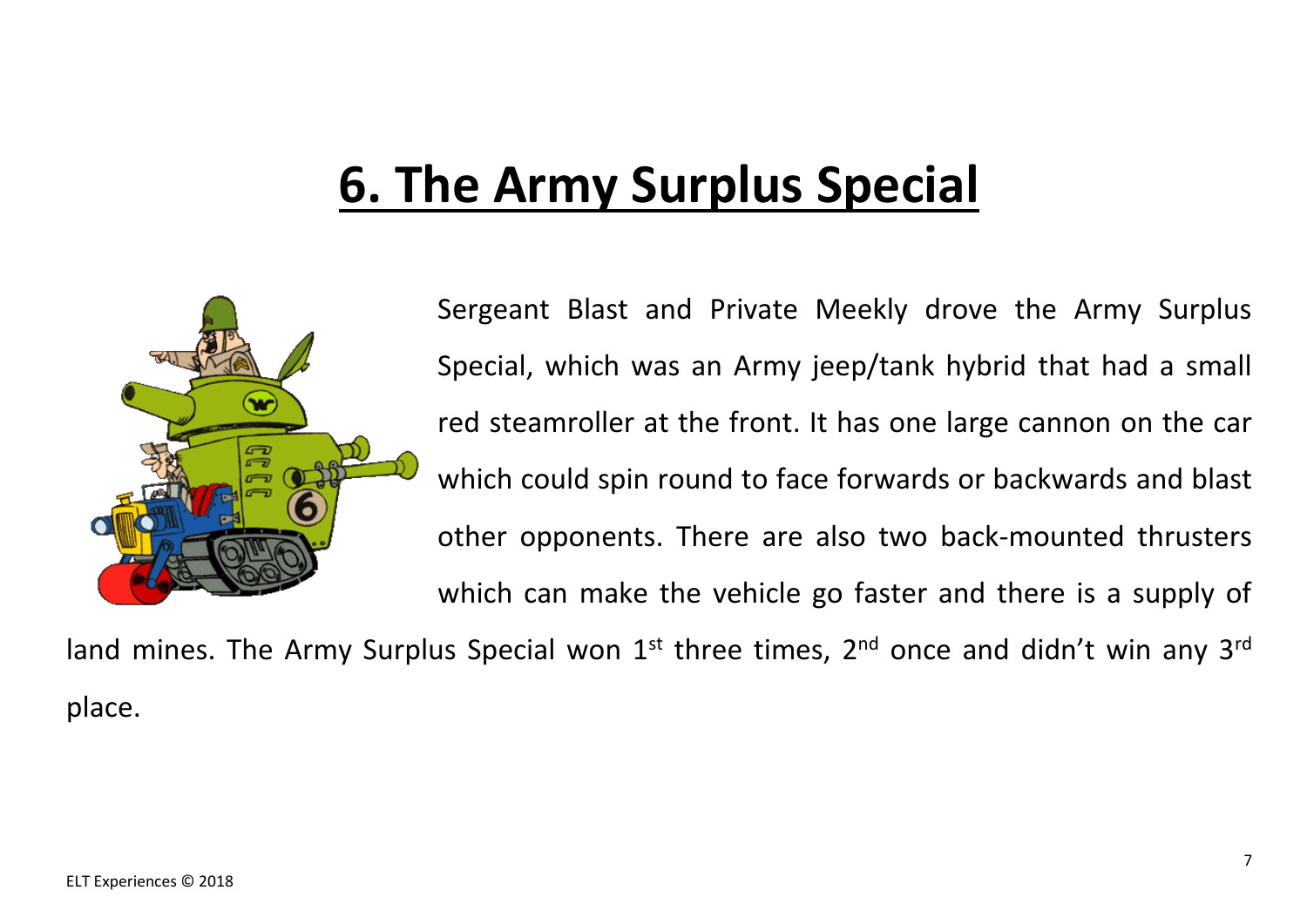# **7. The Bullet-Proof Bomb**



The Bullet-Proof Bomb is the seventh car in Wacky Races and is driven by The Ant Hill Mob (Clyde, Danny, Kurby, Mac, Ring-A-Ding, Rug Bug Benny and Willy) and is designed as a gangster's 1920s style car. The seven small gangsters would

try to increase their speed by extending their feet out of the floor of the car and run. They are adventurous, hard-working and mischievous. The Bullet-Proof Bomb won 1<sup>st</sup> place four times, 2<sup>nd</sup> five times and 3<sup>rd</sup> place two times out of all 34 races.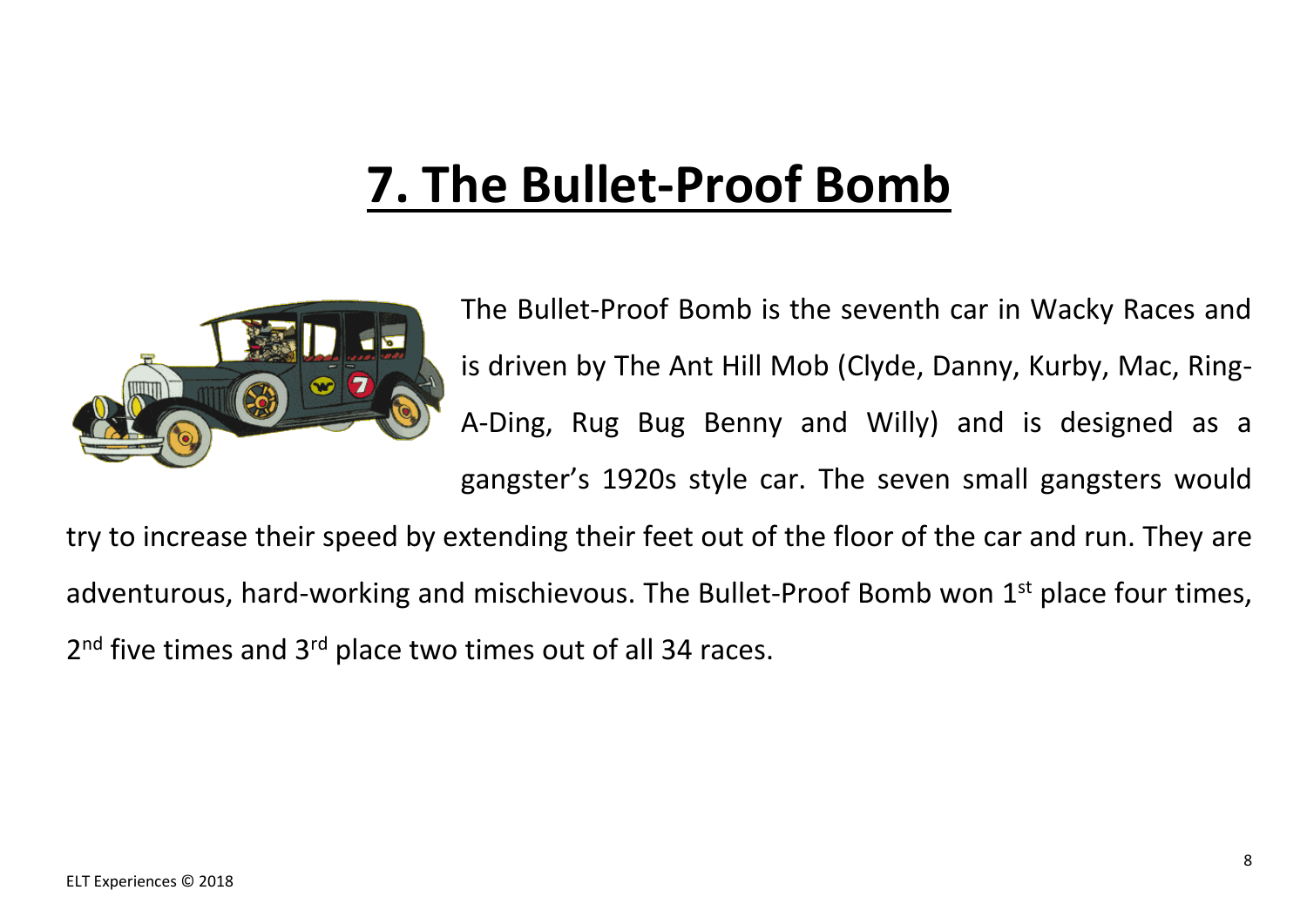# **8. The Arkansas Chuggabug**



Lazy Luke and Blubber Bear drive The Arkansas Chuggabug in Wacky Races. It is a hillbilly style car which is wooden and has a red coal fire on the back. Lazy Luke is usually half-asleep during the races and sits on a rocking chair while driving while using his feet

to steer. Lazy Luke is accompanied by a large nervous bear called Blubber who often bites his nails and shakes. He also wakes up Lazy Luke during races. Out of the 34 wacky races, The Arkansas Chuggabug came  $1^{st}$  four times,  $2^{nd}$  once and  $3^{rd}$  four times as well.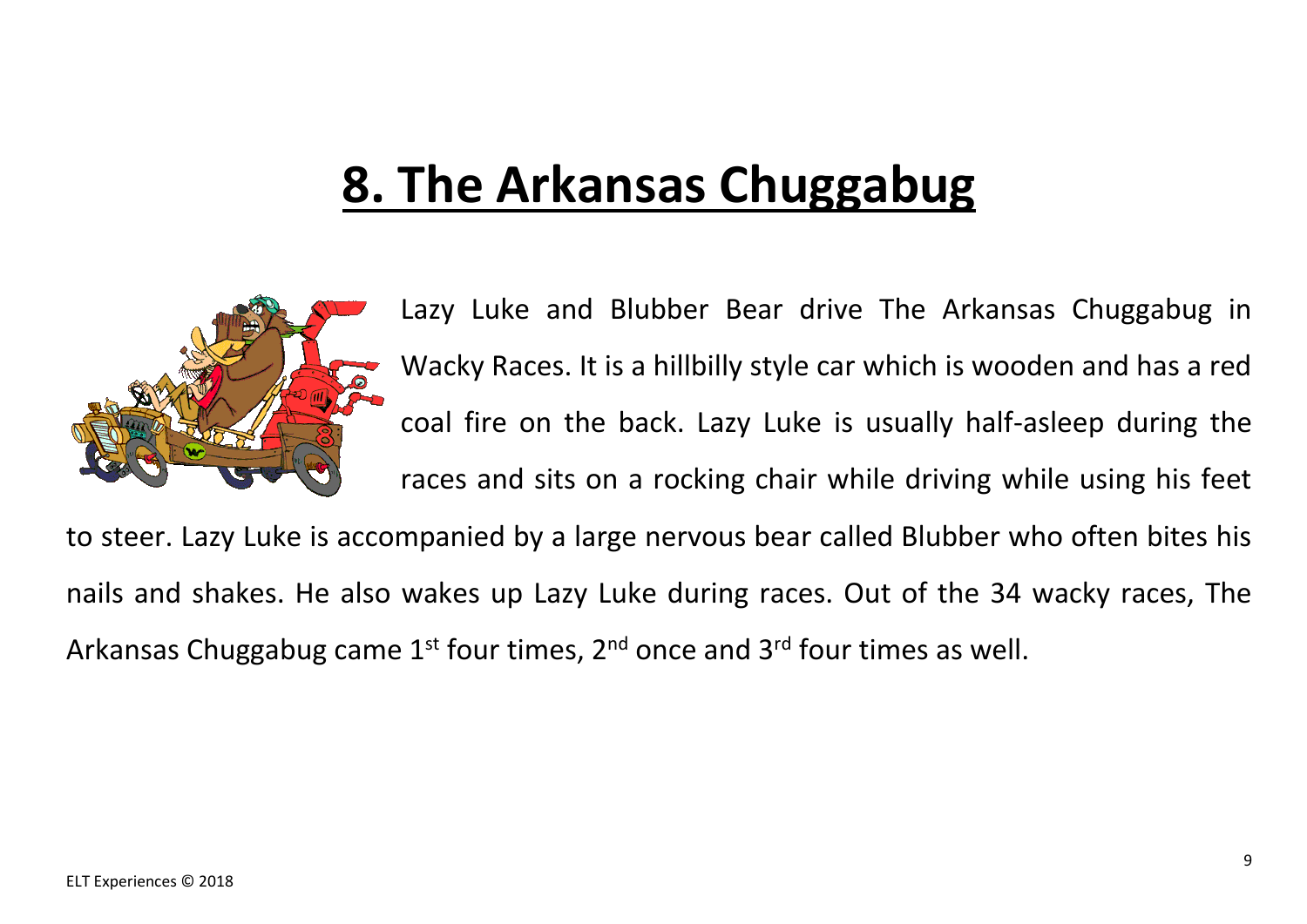# **9. The Turbo Terrific**



Peter Perfect is an American drag racer who drives The Turbo Terrific. Peter has a crush on Penelope and often stops to help her during the races and

say hello to her. Penelope would return the affection and in one episode they almost got married. Nevertheless, Peter's vehicle would regularly fall to bits during the wacky races. The Turbo Terrific, out of 34 races, won  $1<sup>st</sup>$  place four times,  $2<sup>nd</sup>$  place two times and  $3<sup>rd</sup>$  place two times as well.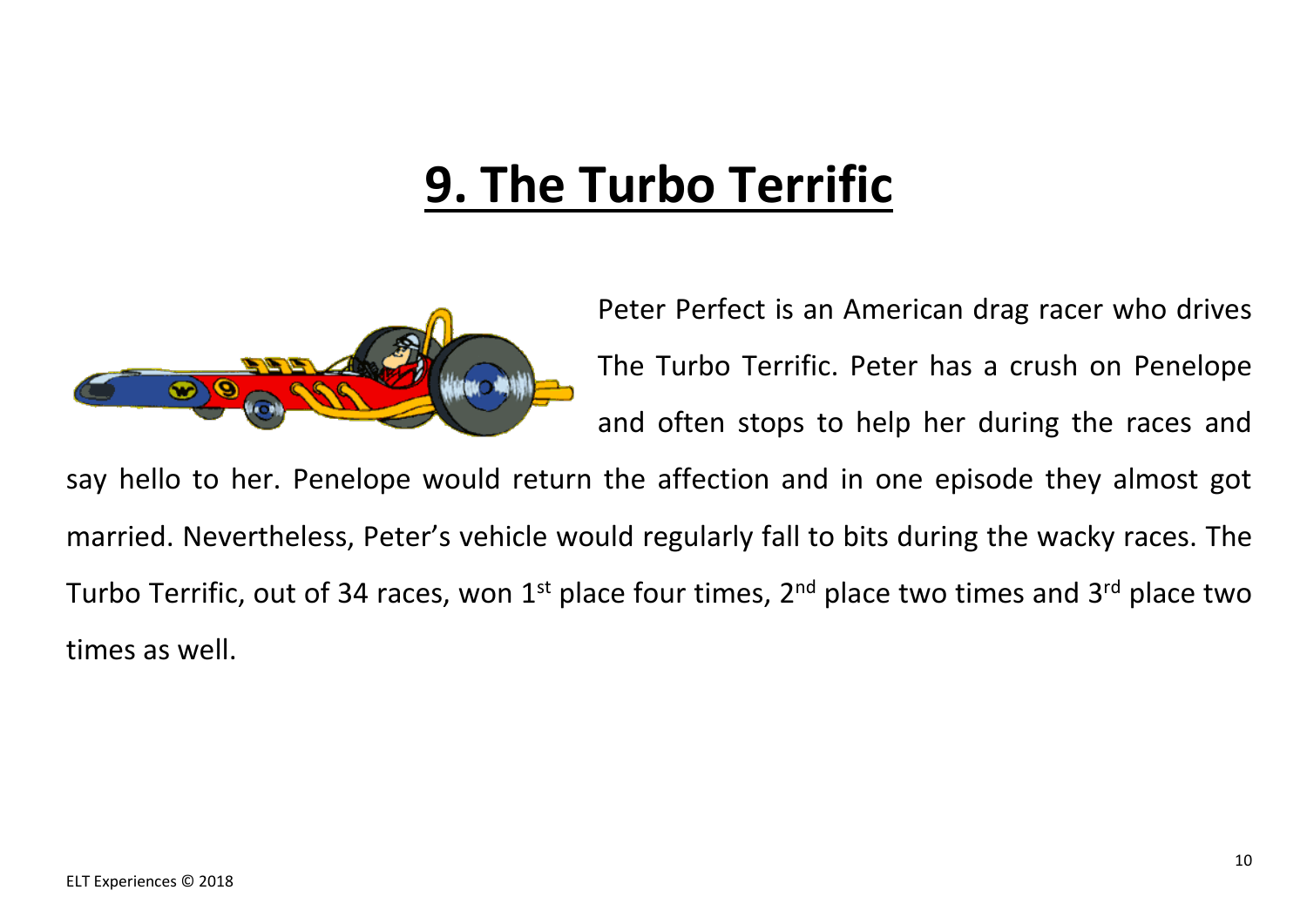## **10. The Buzz Wagon**



Rufus Ruffcut and Sawtooth drive the tenth car in Wacky Races – called The Buzz Wagon. Rufus is a lumberjack while Sawtooth is a beaver. The Buzz Wagon is a wooden car with buzzsaws for wheels which gave the car an ability to cut through almost anything, damaging or destroying the object in the process. The

car also has two axes on each side which Rufus uses to turn tight corners and boost speed. Out of all races, The Buzz Wagon was  $1^{st}$  three times,  $2^{nd}$  six times and  $3^{rd}$  four times.